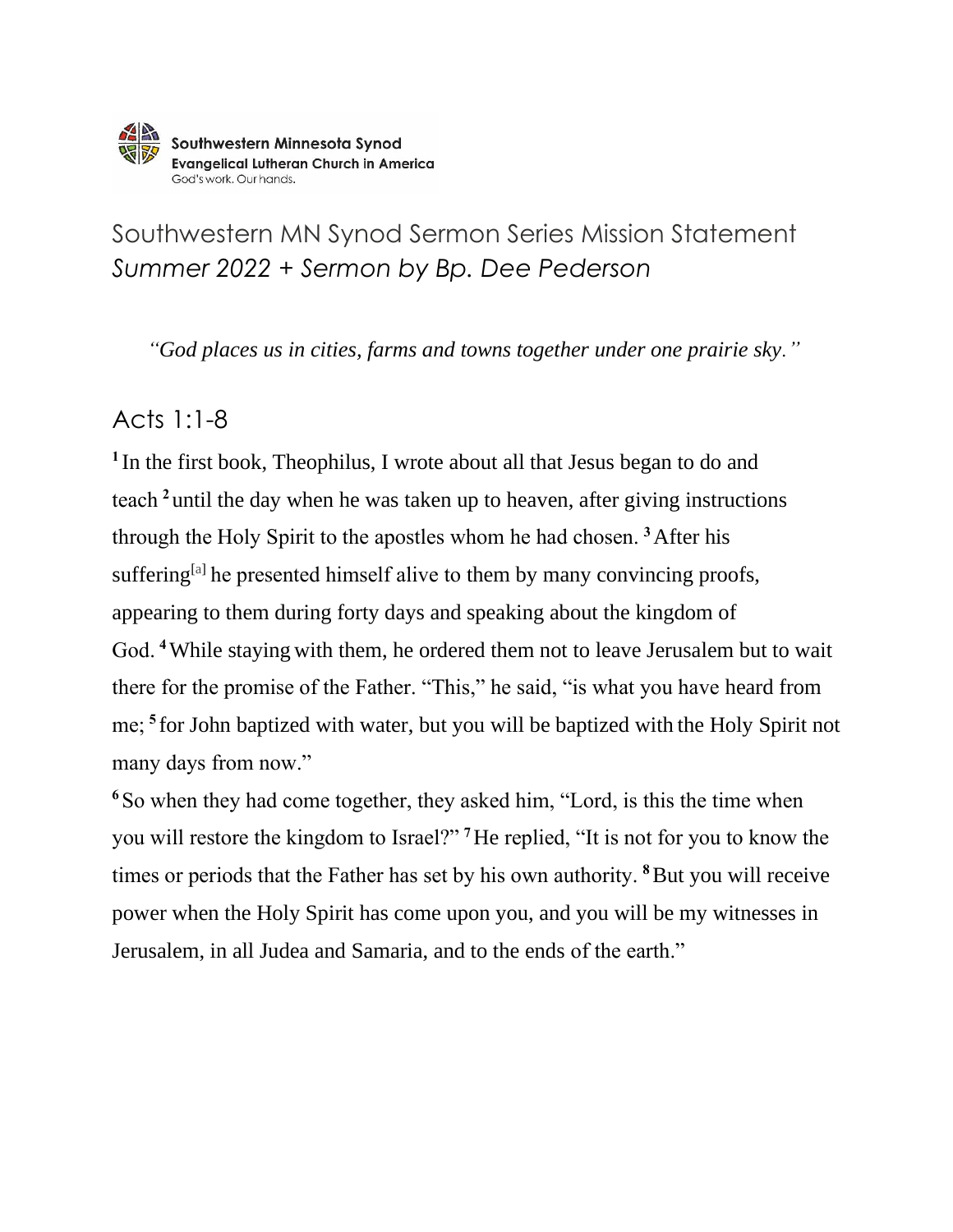One of the givens of GPS systems is knowing your location. Somehow, that little computer that you hold in your hand bounces information up to a satellite, and pinpoints exactly where you are.

- Bishop Dee remembers, "The most remarkable example of this I ever experienced occurred when I was visiting my parents in the Northwoods of Wisconsin and got a call from our daughter's friend - that she had misplaced her phone. Because she was on our family phone account, I was able to receive a map that appeared on MY phone showing me that her phone was located in a room on the  $2<sup>nd</sup>$  floor of the building she was working in in Minneapolis. And – just like that, her phone was located!!!"
- These days, GPS is essential as Synod Staff navigate from Redwood Falls to congregations - from Hendricks or to St. James to Sauk Rapids, to figure where we are and where we are going.
- As they say, location, location, location!!

In the reading we just heard from Acts, chapter 1, LOCATION is important! After Jesus rose from the dead, he told his followers to stay in Jerusalem – the place where they would receive God's promised power of the Holy Spirit. It was in Jerusalem, then, that they had gathered when this conversation with Jesus took place. So, what do we know about Jerusalem?

- The prophets pointed to its role in the story of salvation.
- It was the center of religious power the place where the Temple was located.
- It is the city to which Jesus "set his face" as he walked what he knew would be the way of the cross.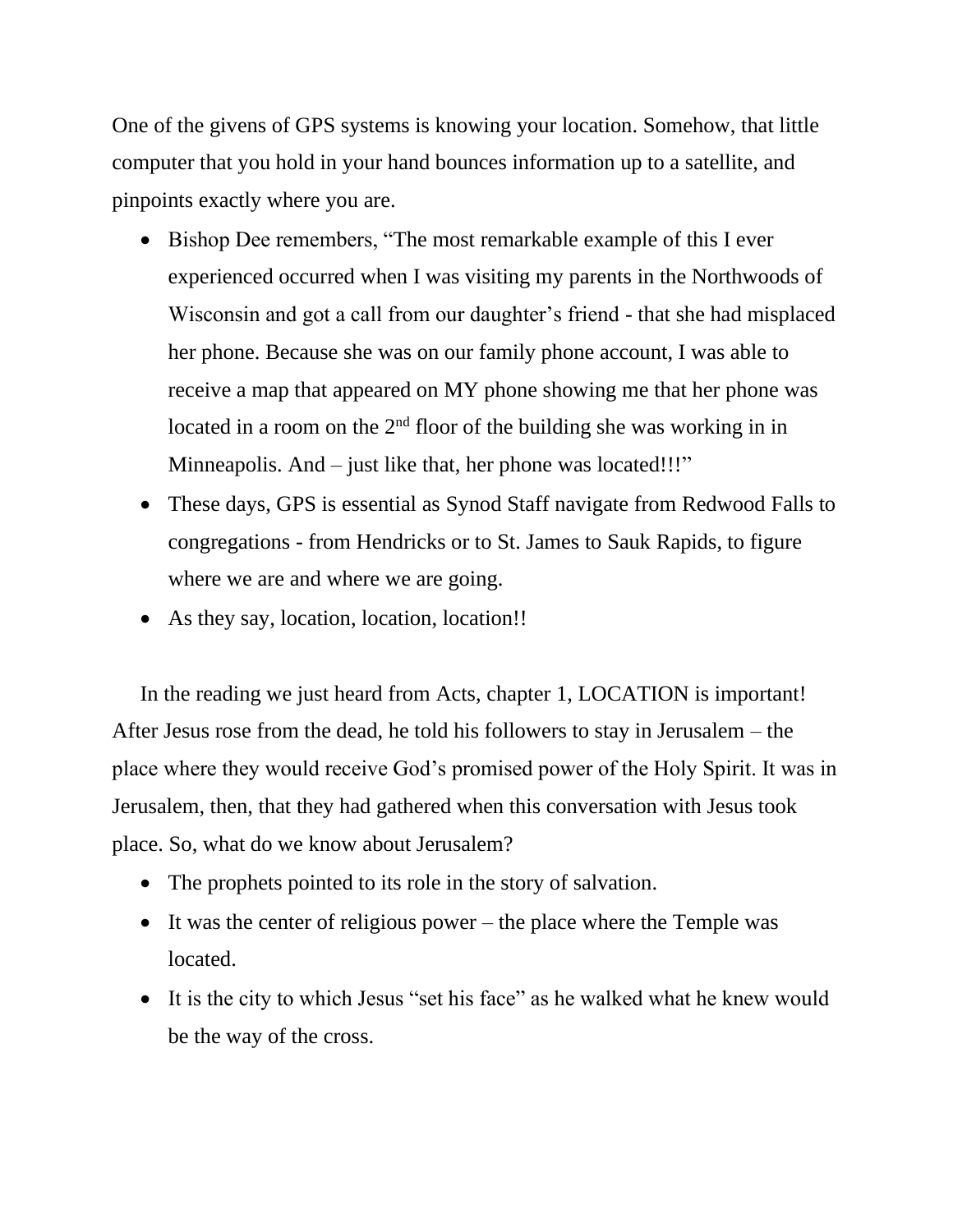• And it is the place from which followers would be his first witnesses and carry his word to the "*ends of the earth*."

Jesus was clear: their witness was not to stop with Jerusalem! It was to go on to other very specific locations: in all Judea and in Samaria, and to the ends of the earth.

- Judea Also known as "Judah" or the Southern Kingdom this is the area surrounding Jerusalem.
- Samaria was the area beyond, the place of the Northern Kingdom. Associated with it are centuries of division and suspicion. But Samaria was an area Jesus frequented and he made it clear that he was going there to minister with those considered outsiders.
	- o Think of the story of the Samaritan woman at the well someone Jesus was not supposed to associate with, or
	- o Or consider the "good" Samaritan those were two words people would never put together because Samaritans were not known as "good."
- The ends of the earth: In that time, Rome was pretty much as far as people could imagine traveling – and Rome represented oppression, the seat of power, ruling over the people with an iron fist.

So now, Jesus was sending his followers to some of the very places he himself went, crossing barriers of Jew & Gentile, clean & unclean, whole and broken; often crossing over "to the other side" to bring welcome, forgiveness, healing, and reconciliation and sending his followers to do the same.

In fact, then, following from this reading in the Book of the Acts of Apostles, that is exactly what we hear: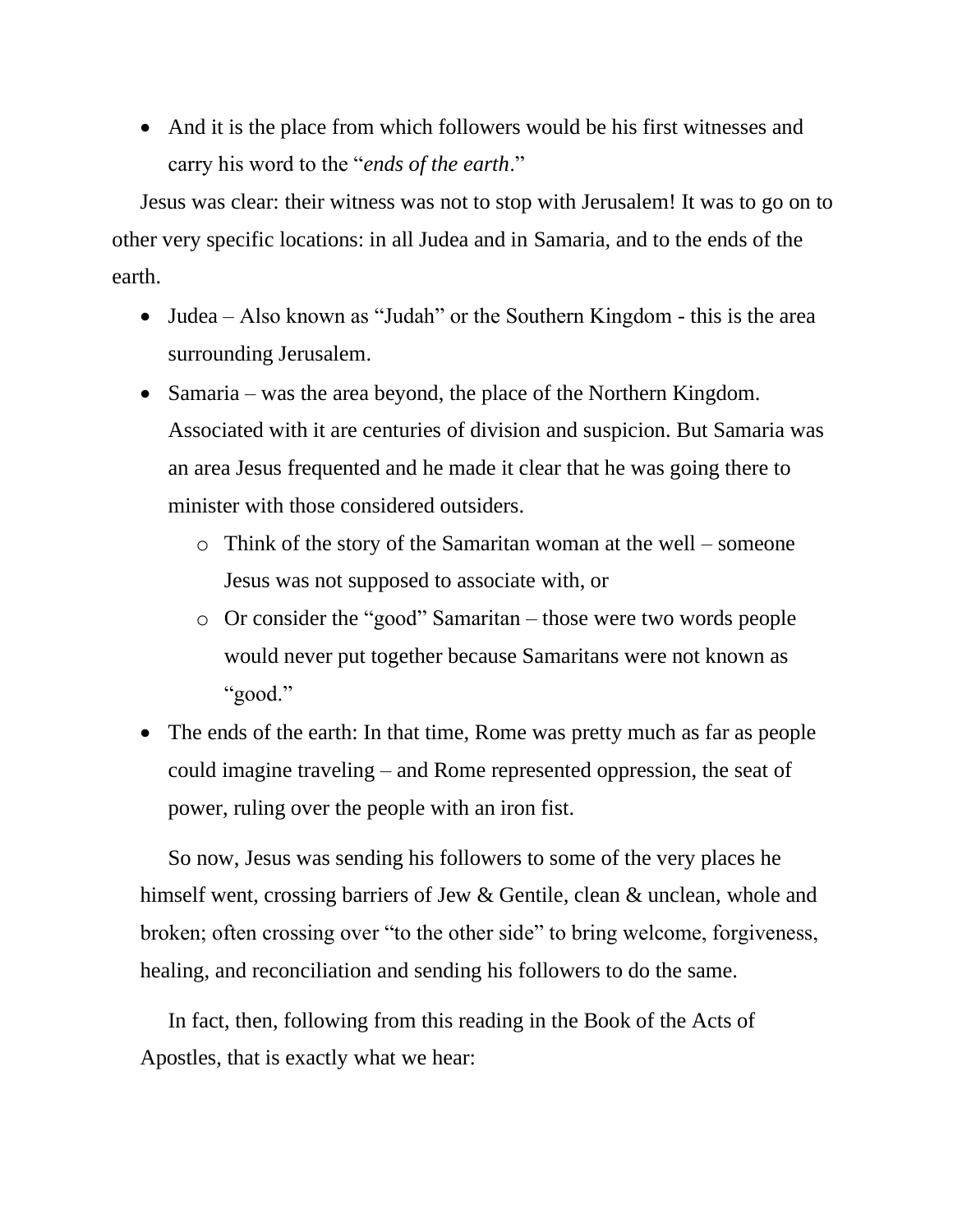- Paul and his travelling companions bring the good news of Jesus to places like Jerusalem, Samaria, Antioch, Cyprus.
- Or think of the locations he visited by naming the churches to whom he sent letters: Corinth, Ephesus, Philippi, Rome.

As his letters clearly show, those communities were not identical. They were unique – each with their own gifts and challenges and circumstances.

We wonder sometimes how those people like Peter or Paul could bring the good news the way they did?! But their witness was empowered in the very way Jesus promised it would be: *But you will receive power when the Holy Spirit comes upon you.* And so, they did!!

Friends, the Good News is that the same power of the Holy Spirit is with you as your congregation worships each week. As our synod mission statement says, you are among the 229 congregations *God has placed in the cities, farmland, and towns of this synod - together - under one prairie sky*. Bishop Dee reflects that, "It is an honor and a privilege to be able to travel across this synod, preaching in congregations, speaking, meeting with leaders, and getting to know you better over the past 10 months of serving as your bishop."

Our congregations are different from each other – as different as the churches that gathered across Judea, Samaria, and much farther over 2000 years ago! Because some of our congregations are:

- Located in open country, like Scandian Grove surrounded by cornfields and soybeans, with granaries dotting the landscape.
- Many are located in towns like Tyler, Darwin, Cottonwood, & Madelia.
- Some were organized in larger cities, like Marshall, St. Cloud, & St. Peter.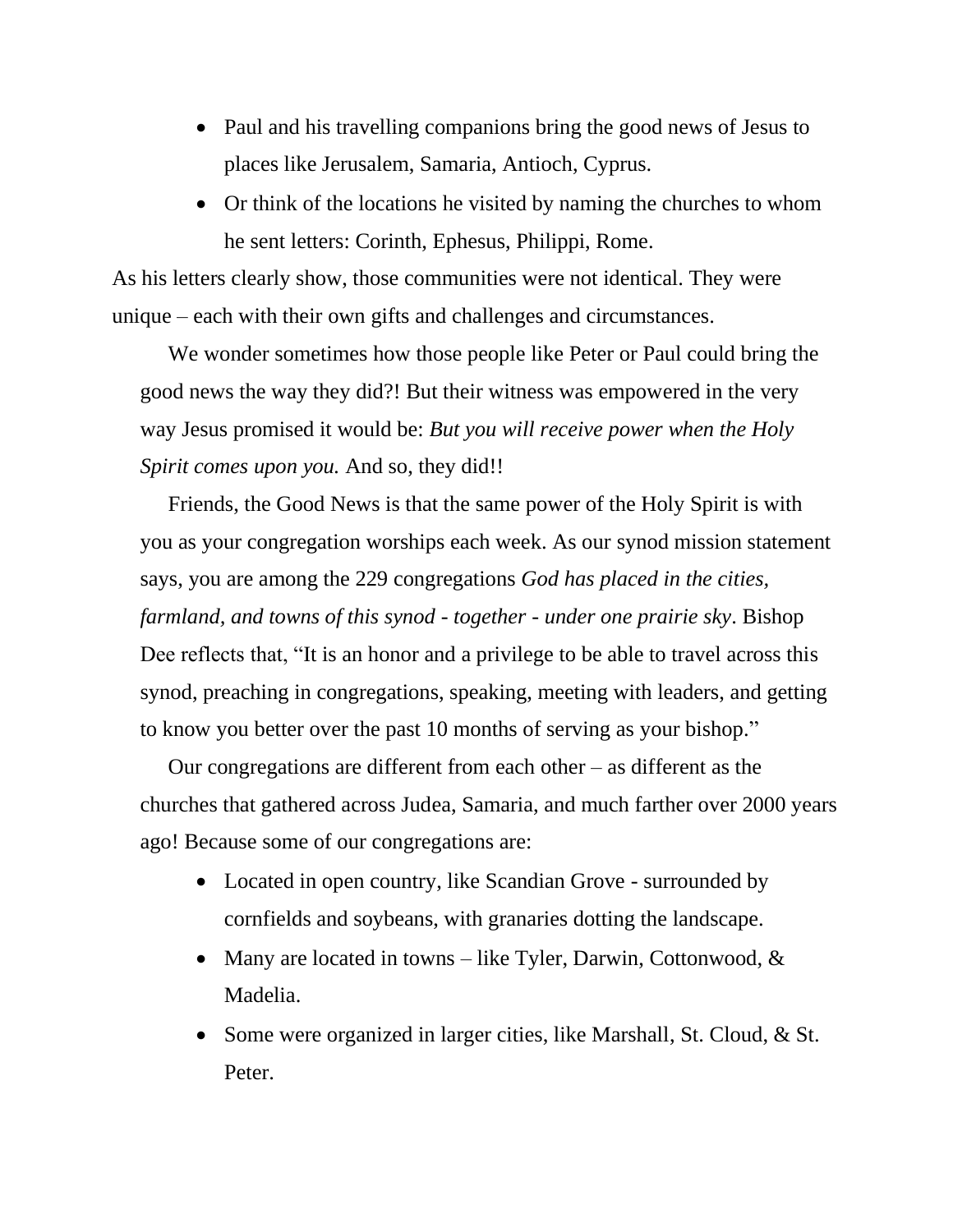• One of our congregations is 2 years old, and some are celebrating 150 years of ministry.

Each and every one of our congregations has been planted by God in that particular place that shaped its history, its customs, and its ministries. And so, the ministries undertaken in Worthington are going to be different than those going on through Glenwood Lutheran. Each congregation does God's work and lives out being the hands and feet and love of Jesus in your own community. So, I wonder:

- What is it that is unique about your congregation and its ministries?
- What would be missing in your community if the ministries of your church were not there?

• And how is God calling you into the new future we find ourselves in? Those would be some great conversation-starters for after worship, at home, in a Bible study, or in a church council meeting. I give thanks to God for the unique ministry God has given you in the city, farmland, or town where YOU are located, where God planted you!

At the same time, Jesus has given us all the same commission; because there is some way in which God is sending you – just as Jesus went, and just as Jesus sent the earliest followers - to places that are going to stretch you a bit!

- There is a sense in which we begin in "Jerusalem" the place where we are comfortable with our faith, maybe the place where our church gathers for worship – whether that be in person or online!
- But then that Holy Spirit starts sending us to "Samaria" to "crossover" to the people and places that are new and unfamiliar even when they are across town, maybe the people you label as "those people", maybe even people with whom we think we have nothing in common and even disagree. And we are sent to do this in a larger culture that is increasingly divided upon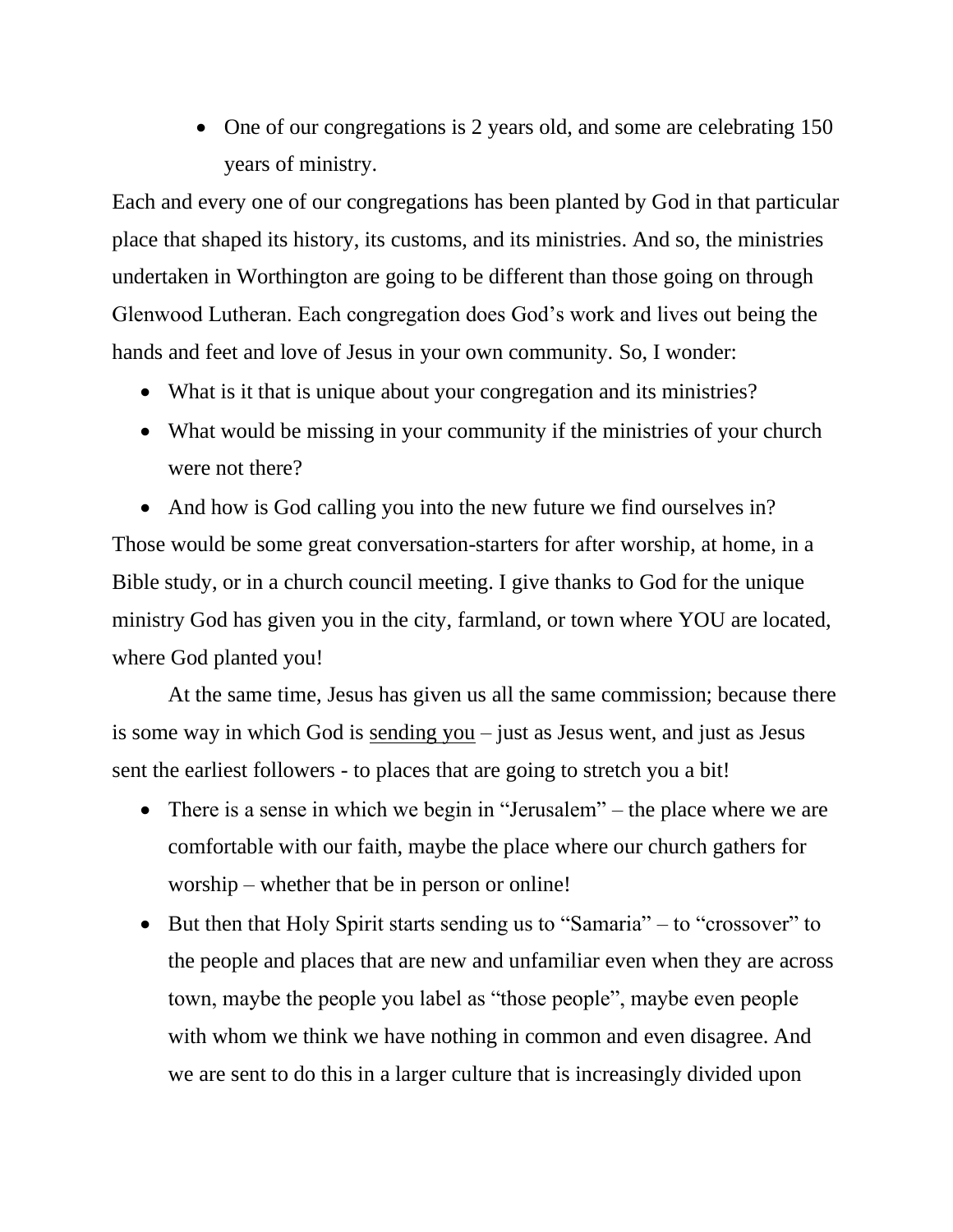itself. How do we live out hospitality, welcome, forgiveness, healing, and reconciliation when we feel like we are not equipped, or don't know how to do it?

This is where we cling to the promise of our awesome God: *"But you will receive power when the Holy Spirit has come upon you."* WE depend totally and fully upon the power of the Spirit!

Some of you may have been part of a confirmation ministry that included memorizing Luther's Small Catechism. If so, you may remember the meaning of the 3rd Article of the Apostles' Creed – one of the most comforting parts of the catechism!

*"I believe that I cannot by my own understanding or effort believe in Jesus Christ my Lord or come to him. But the Holy Spirit has called me through the Gospel, enlightened me with good gifts, and sanctified and kept me in the one true faith."* 

*"I believe that I cannot by my own understanding or effort…."* Maybe that is what Jesus was talking about*: But you will receive power when the Holy Spirit comes upon you*. That Holy Spirit came upon you in Holy Baptism, as you were washed in the water and the word and claimed as God's child. And there is nothing in this world, nothing that you can do, to make God go back on those promises. They are there for you forever! And these are promises that we want the whole world to know.

St. Paul said, *how are they hear without someone to bring them the good news?!* And so the Father and the Son sent the Holy Spirit upon the earliest believers -upon you and me – and that same Spirit sends the church today, as it always has - from Jerusalem and Judea and Samaria and to the ends of the earth!